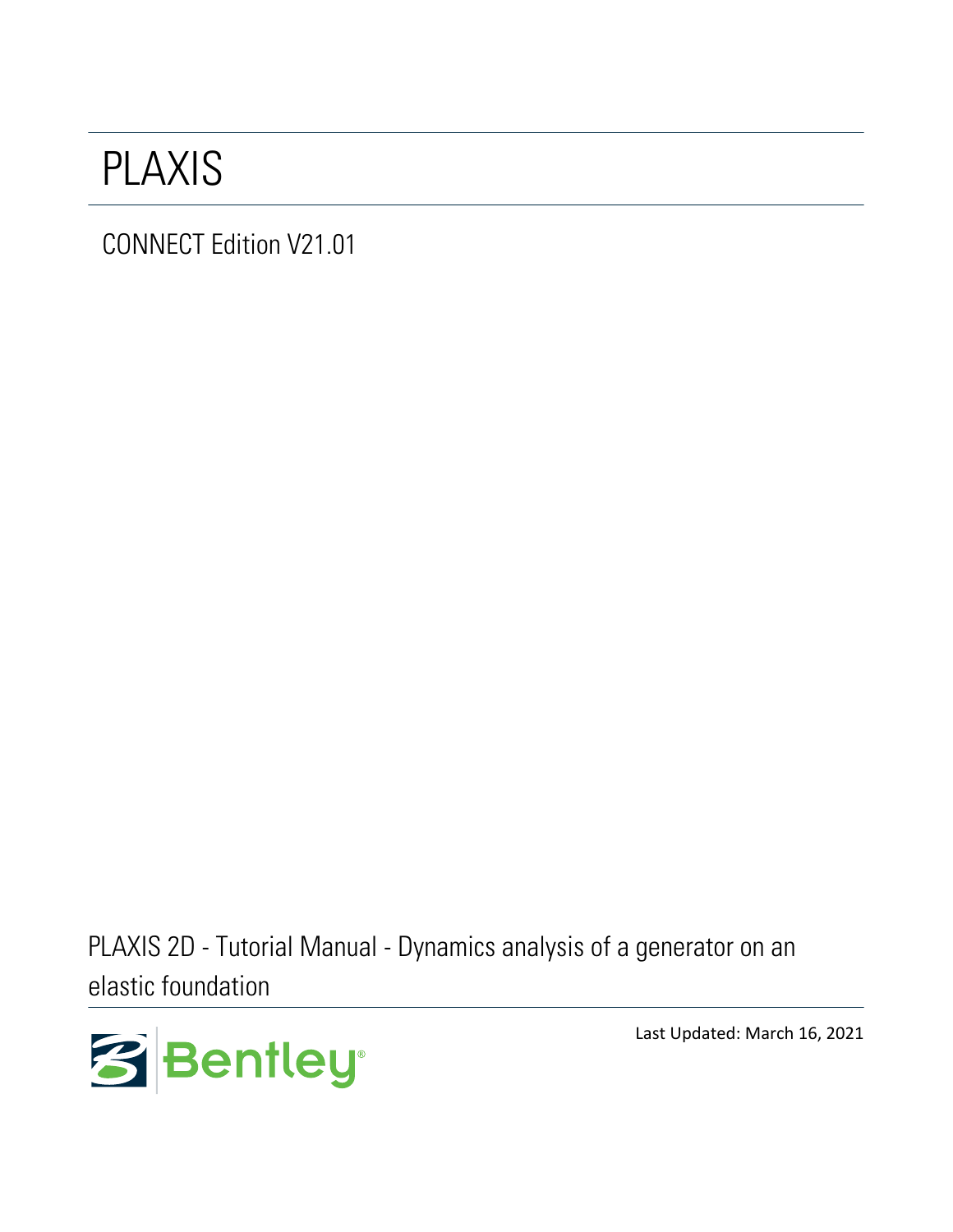Using PLAXIS 2D, it is possible to simulate dynamic soil-structure interaction. Here the influence of a vibrating source on its surrounding soil is studied. Oscillations caused by the generator are transmitted through the footing into the subsoil.

The physical damping due to the viscous effects is taken into consideration via the Rayleigh damping. Also, due to axisymmetry 'geometric damping' can be significant in attenuating the vibration.

The modelling of the boundaries is one of the key points. In order to avoid spurious wave reflections at the model boundaries (which do not exist in reality), special conditions have to be applied in order to absorb waves reaching the boundaries.

#### **Objectives**

- Defining a **Dynamic** calculation
- Defining dynamic loads
- Defining dynamic boundary conditions (viscous)
- Defining material damping by means of Rayleigh damping

#### **Geometry**

The vibrating source is a generator founded on a 0.2 m thick concrete footing of 1 m in diameter.



*Figure 1: Generator founded on elastic subsoil*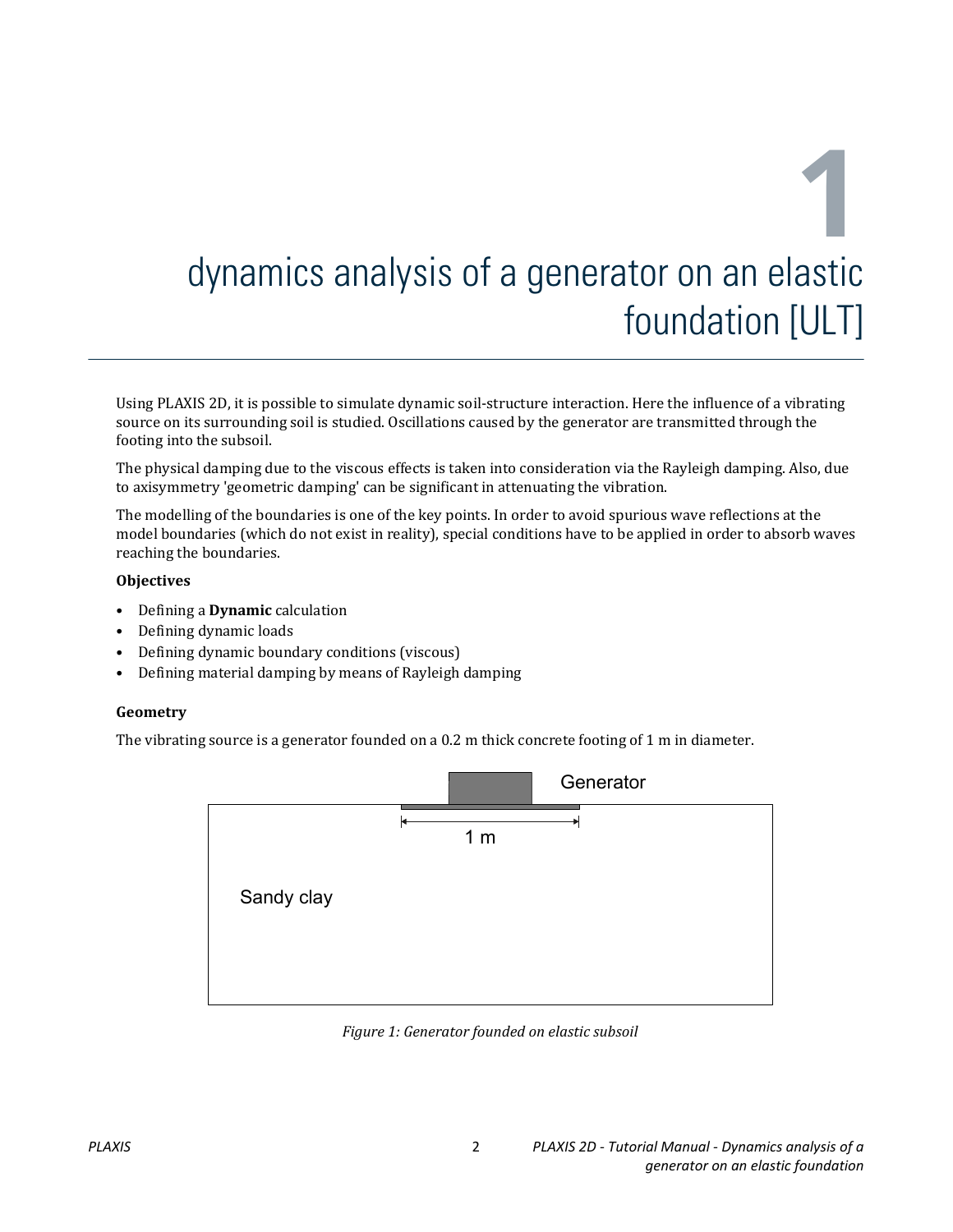## Create new project

To create the new project, follow these steps:

- **1.** Start the Input program and select **Start a new project** from the **Quick select** dialog box.
- **2.** In the **Project** tabsheet of the **Project properties** window, enter an appropriate title.
- **3.** Due to the three dimensional nature of the problem, an axisymmetric model is used. In the **Model** tabsheet select the **Axisymmetric** option for **Model** and keep the default option for **Elements** (**15-Noded**).
- **4.** Keep the default values for units and constants and set the model contour to  $x_{min} = 0$  m,  $x_{max} = 20$  m,  $y_{min} = 1$ -10 m and  $y_{\text{max}} = 0$  m.

**Note:** The model boundaries should be sufficiently far from the region of interest, to avoid disturbances due to possible reflections. Although special measures are adopted in order to avoid spurious reflections (viscous boundaries), there is always a small influence and it is still a good habit to put boundaries far away. In a dynamics analysis, model boundaries are generally taken further away than in a static analysis.

## Define the soil stratigraphy

The subsoil consists of one layer with a depth of 10 m. The ground level is defined at  $y = 0$ . Note that water conditions are not considered in this example. To define the soil stratigraphy:

- **1.** Click the **Create borehole** button **a** and create a borehole at  $x = 0$ .
- **2.** Create a soil layer extending from ground surface  $(y = 0)$  to a depth of 10 m  $(y = -10)$ .
- **3.** Keep the **Head** in the borehole at 0 m. This means that the sub-soil is fully saturated.

## Create and assign material data sets

 The soil layer consists of sandy clay, which is assumed to be elastic. Create a data set under the **Soil and interfaces** set type according to the information given in Table 31 (on page 3). The specified Young's modulus seems relatively high. This is because the dynamic stiffness of the ground is generally considerably larger than the static stiffness, since dynamic loadings are usually fast and cause very small strains.

| <b>Parameter</b>           | <b>Value</b><br><b>Name</b> |                | <b>Unit</b>              |
|----------------------------|-----------------------------|----------------|--------------------------|
| <b>General</b>             |                             |                |                          |
| Material model             | Model                       | Linear elastic | -                        |
| Type of material behaviour | Type                        | Drained        | $\overline{\phantom{0}}$ |

#### **Table 1: Material properties of the material**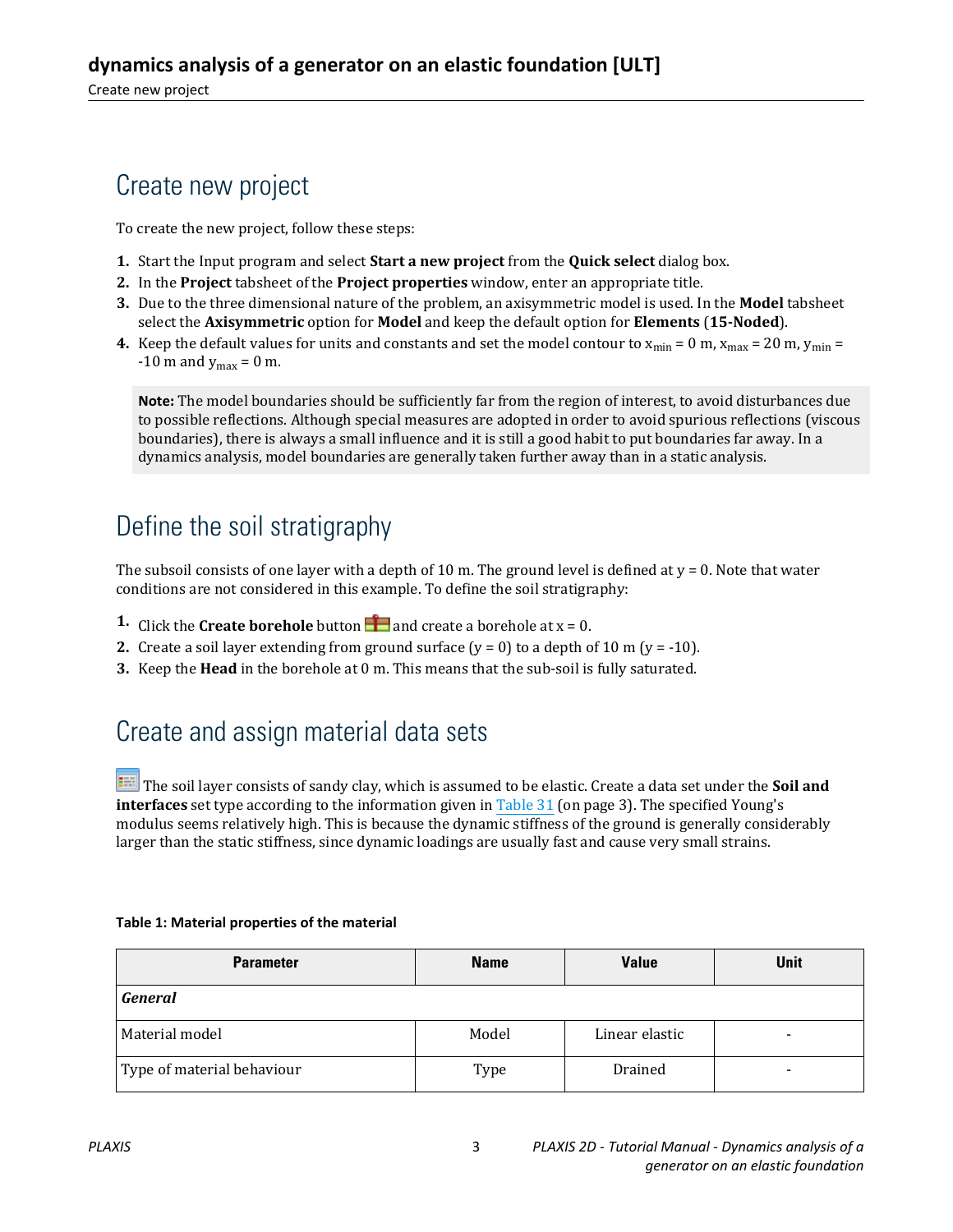Define the structural elements

| <b>Parameter</b>                      | <b>Name</b>          | <b>Value</b> | <b>Unit</b>       |  |  |  |
|---------------------------------------|----------------------|--------------|-------------------|--|--|--|
| Soil unit weight above phreatic level | Yunsat               | 20           | $kN/m^3$          |  |  |  |
| Soil unit weight below phreatic level | $\gamma_{\text sat}$ | 20           | $kN/m^3$          |  |  |  |
| <b>Parameters</b>                     |                      |              |                   |  |  |  |
| <b>Stiffness</b>                      | E'                   | $50.10^{3}$  | kN/m <sup>2</sup> |  |  |  |
| Poisson's ratio                       | $\nu'$               | 0.3          |                   |  |  |  |
| <b>Initial</b>                        |                      |              |                   |  |  |  |
| $K_0$ determination                   |                      | Automatic    |                   |  |  |  |
| Lateral earth pressure coefficient    | $K_{0,x}$            | 0.50         |                   |  |  |  |

Note: When using Mohr-Coulomb or linear elastic models the wave velocities V<sub>p</sub> and V<sub>s</sub> are calculated from the elastic parameters and the soil weight.  $V_p$  and  $V_s$ can also be entered as input; the elastic parameters are then calculated automatically. See also Elastic parameters and the Wave Velocity relationships in the *Parameters Tabsheet* of the Reference Manual.

## Define the structural elements

The generator is defined in the **Structures** mode.

The material properties of the footing are defined in the table below.

#### **Table 2: Material properties of the footing**

| <b>Parameter</b>  | <b>Name</b> | <b>Value</b>       | <b>Unit</b>              |
|-------------------|-------------|--------------------|--------------------------|
| Material type     |             | Elastic            |                          |
| Isotropic         |             | Yes                | -                        |
| Axial stiffness   | EA          | $7.6 \cdot 10^{6}$ | kN/m                     |
| Flexural rigidity | EI          | $24.10^{3}$        | $kNm^2/m$                |
| Weight            | W           | 5                  | kN/m/m                   |
| Poisson's ration  | ν           | $\boldsymbol{0}$   | $\overline{\phantom{0}}$ |

**1.** Create a plate extending from (0 0) to (0.5 0) to represent the footing.

**2.** Define a material data set for the footing according to the information given in Table 32 (on page 4). The footing is assumed to be elastic and has a weight of 5 kN/m<sup>2</sup>.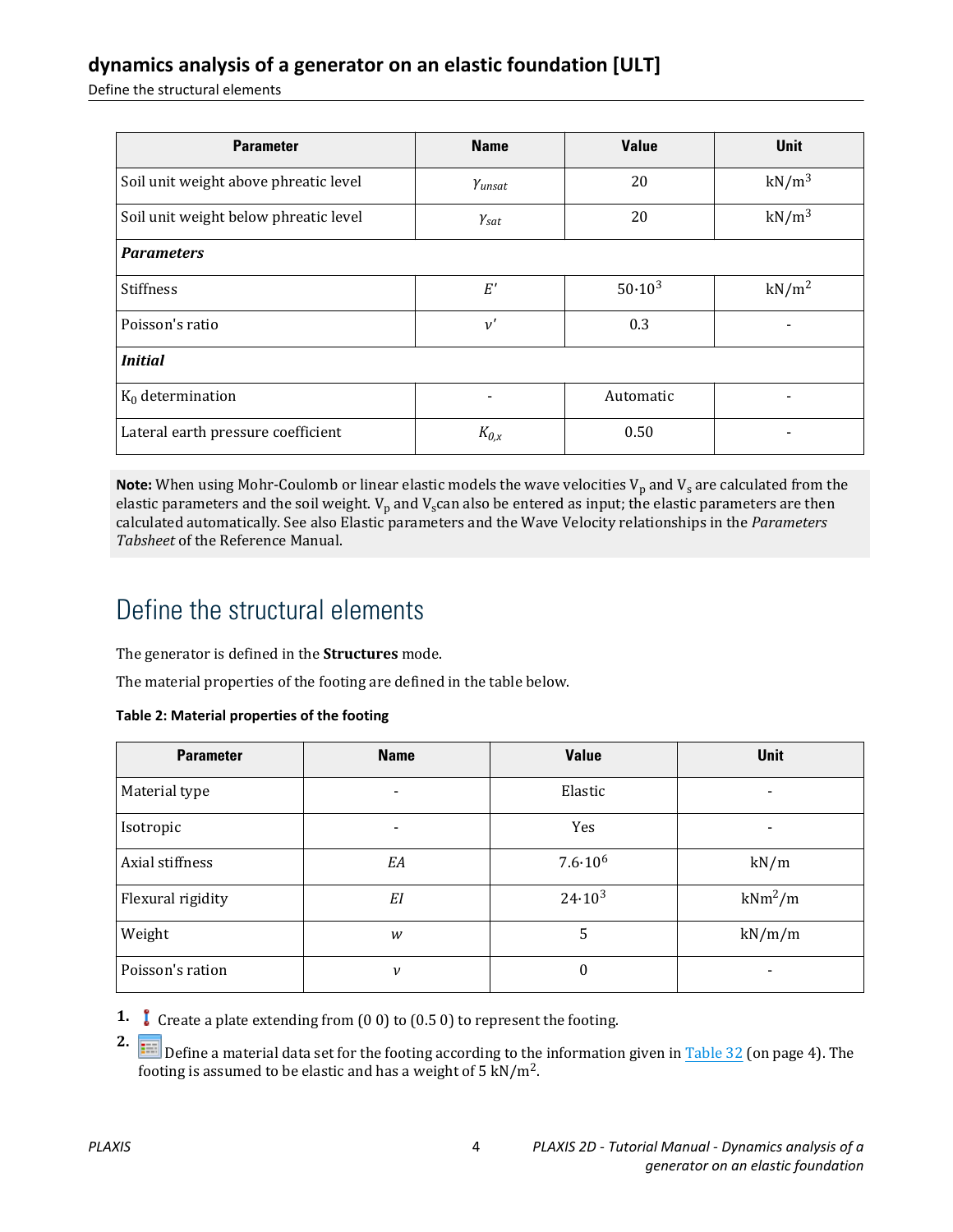#### Generate the mesh

**3.** Apply a distributed load on the footing to model the weight of the generator as well as the vibrations that it produces. The actual value of the load will be defined later. The model is shown below:



*Figure 2: Model layout*

## Generate the mesh

- **1.** Proceed to the **Mesh** mode.
- **2.** Click the **Generate mesh** button **to** to generate the mesh. Use the default option for the **Element distribution** parameter (**Medium**).
- **3.** Click the **View mesh** button **R** to view the mesh. The resulting mesh is shown. Note that the mesh is automatically refined under the footing.



*Figure 3: The generated mesh*

**4.** Click the **Close** tab to close the Output program.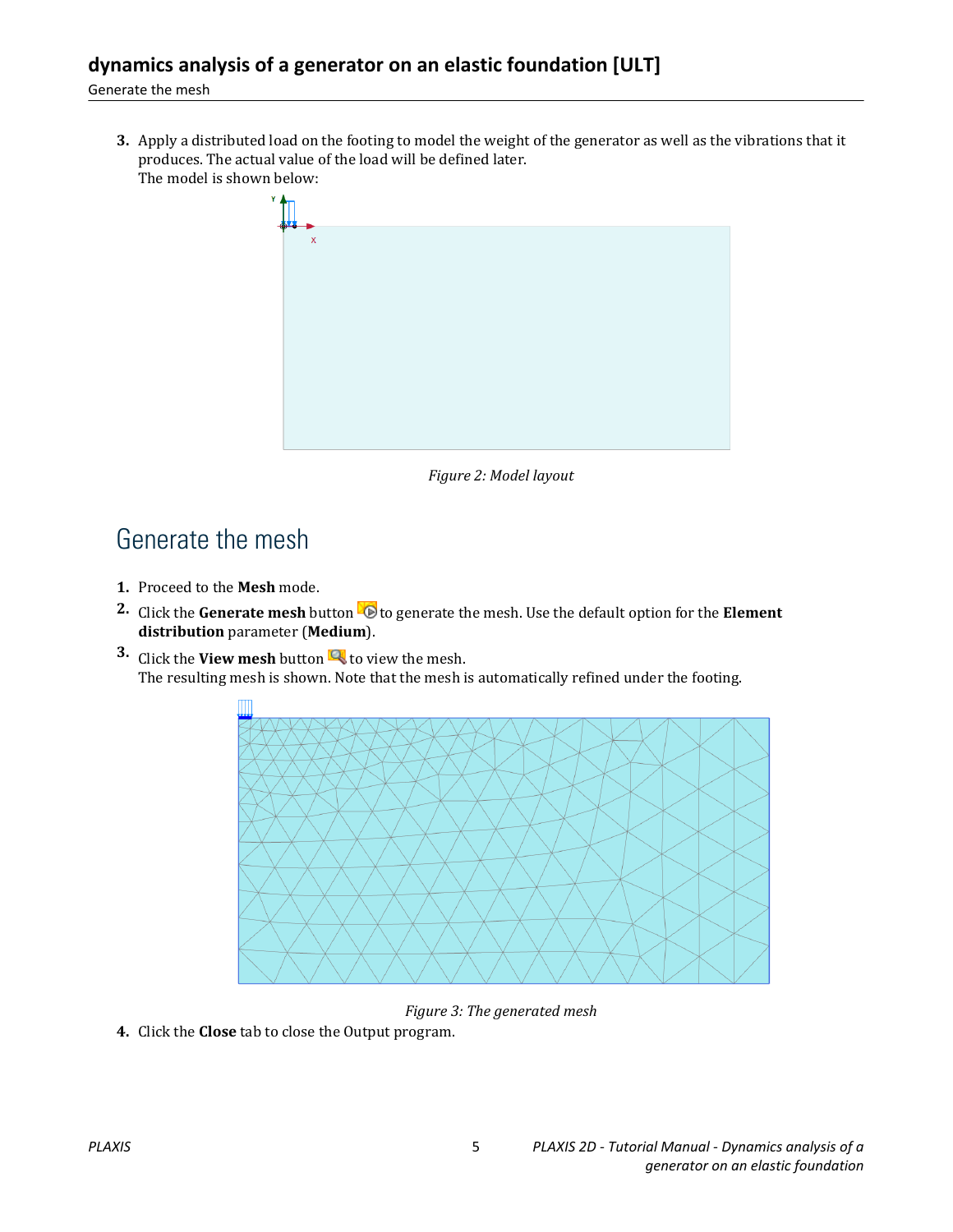## Define and perform the calculation

The calculation consists of 4 phases and it will be defined in the **Staged construction** mode.

#### Initial phase

- **1.** Click the **Staged construction** tab to proceed with the definition of the calculation phases.
- **2.** The initial phase has already been introduced. The default settings of the initial phase will be used in this tutorial.

#### Phase 1: Footing

- **1.** Click the **Add phase** button  $\overline{\mathbf{B}}$  to create a new phase. The default settings of the added phase will be used for this calculation phase.
- **2.** Activate the footing.
- **3.** Activate the static component of the distributed load. In the **Selection explorer** set  $q_{y, start, ref}$  value to -8 kN/m/m. Do not activate the dynamic component of the load.



*Figure 4: Specification of the static load component in the Selection explorer*

#### Phase 2: Start generator

In this phase, a vertical harmonic load, with a frequency of 10 Hz and amplitude of 10 kN/m<sup>2</sup>, is applied to simulate the vibrations transmitted by the generator. Five cycles with a total time interval of 0.5 sec are considered.

- **1.** Click the **Add phase** button **the create a new phase.**
- **2.** In the **General** subtree in the **Phases** window, select the **Dynamic** option  $\mathbf{w}$  as calculation type.
- **3.** Set the **Dynamic time interval** parameter to 0.5 s.
- **4.** In the **Deformation control parameters** subtree in the **Phases** window select the **Reset displacements to zero** parameter. The default values of the remaining parameters will be used for this calculation phase.
- **5.** In the **Model explorer** expand the **Attributes library** subtree.
- **6.** Right-click the **Dynamic multipliers** subtree and select the **Edit** option from the appearing menu. The **Multipliers** window pops up.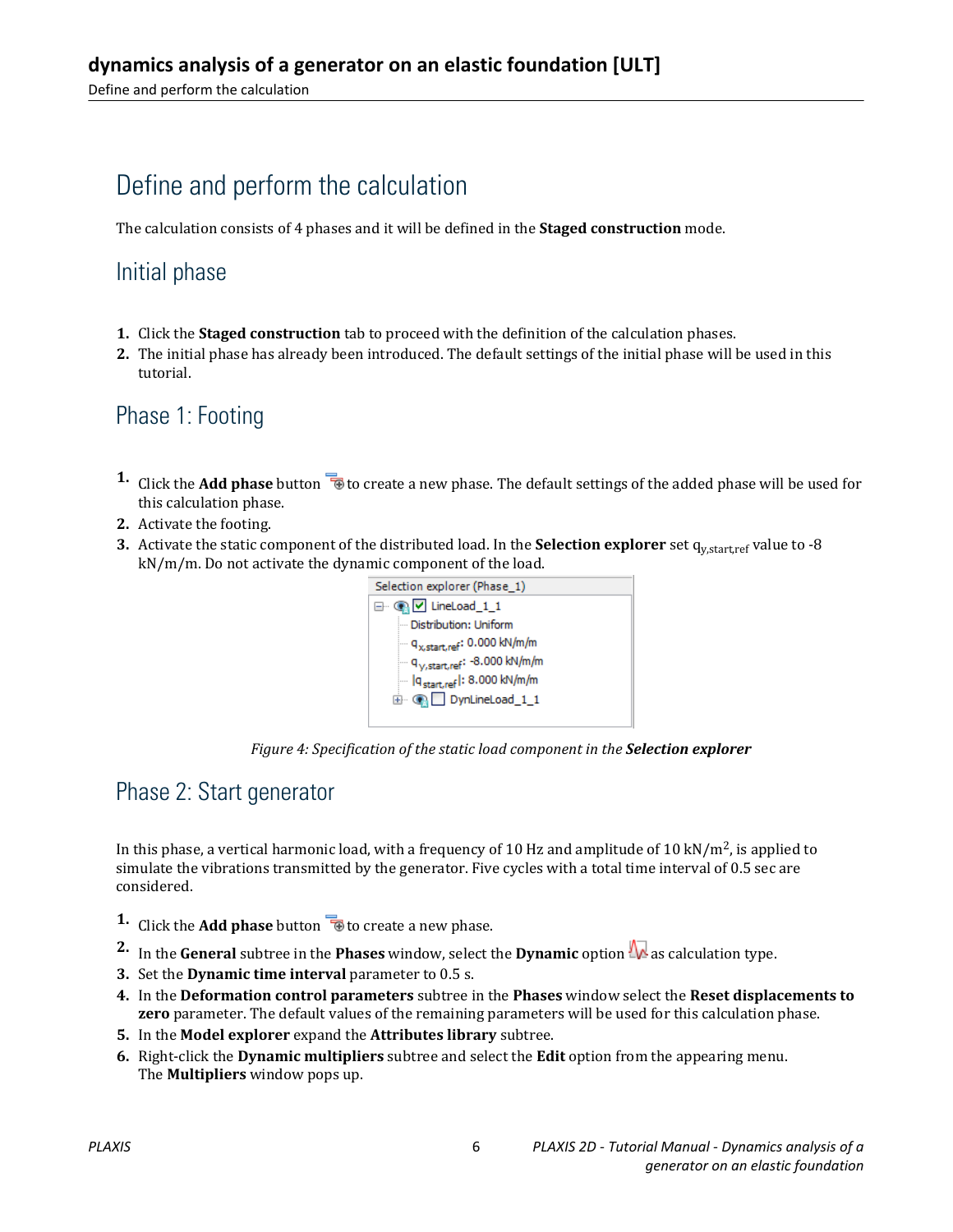Define and perform the calculation

- **7.** Click the **Load multipliers** tab.
- **8.** Click the **Add** button **the load is constrained a multiplier for the loads.**
- **9.** Define a **Harmonic** signal with an **Amplitude** of 10, a **Phase** of 0° and a **Frequency** of 10 Hz and as shown:



*Figure 5: Definition of a Harmonic multiplier*

**10.**

In the **Selection explorer**, activate the dynamic component of the load (DynLineLoad\_1).

**11.** Specify the components of the load as  $(q_{x, start, ref}, q_{y, start, ref}) = (0.0, -1.0)$ . Click Multiplier\_y in the dynamic load subtree and select the LoadMultiplier\_1 option from the drop-down menu.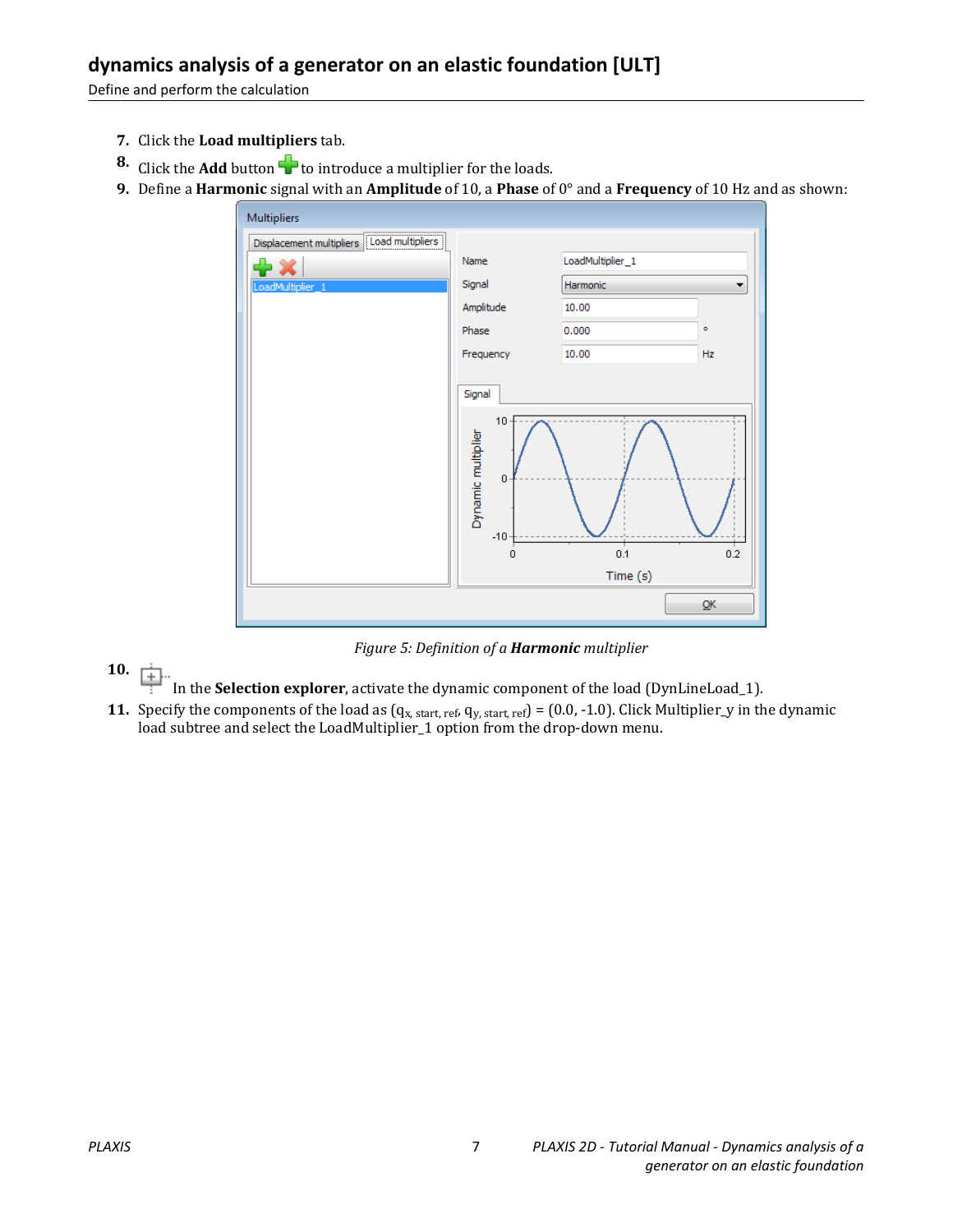Define and perform the calculation



*Figure 6: Specification of the dynamic load component in the Selection explorer*

**Note:** The dynamic multipliers can be defined in the **Geometry** modes as well as in the **Calculation** modes.

**12.** Special boundary conditions have to be defined to account for the fact that in reality the soil is a semi-infinite medium. Without these special boundary conditions the waves would be reflected on the model boundaries, causing perturbations. To avoid these spurious reflections, viscous boundaries are specified at Xmax and Ymin. The dynamic boundaries can be specified in the **Model explorer** > **Model conditions** > **Dynamics** subtree.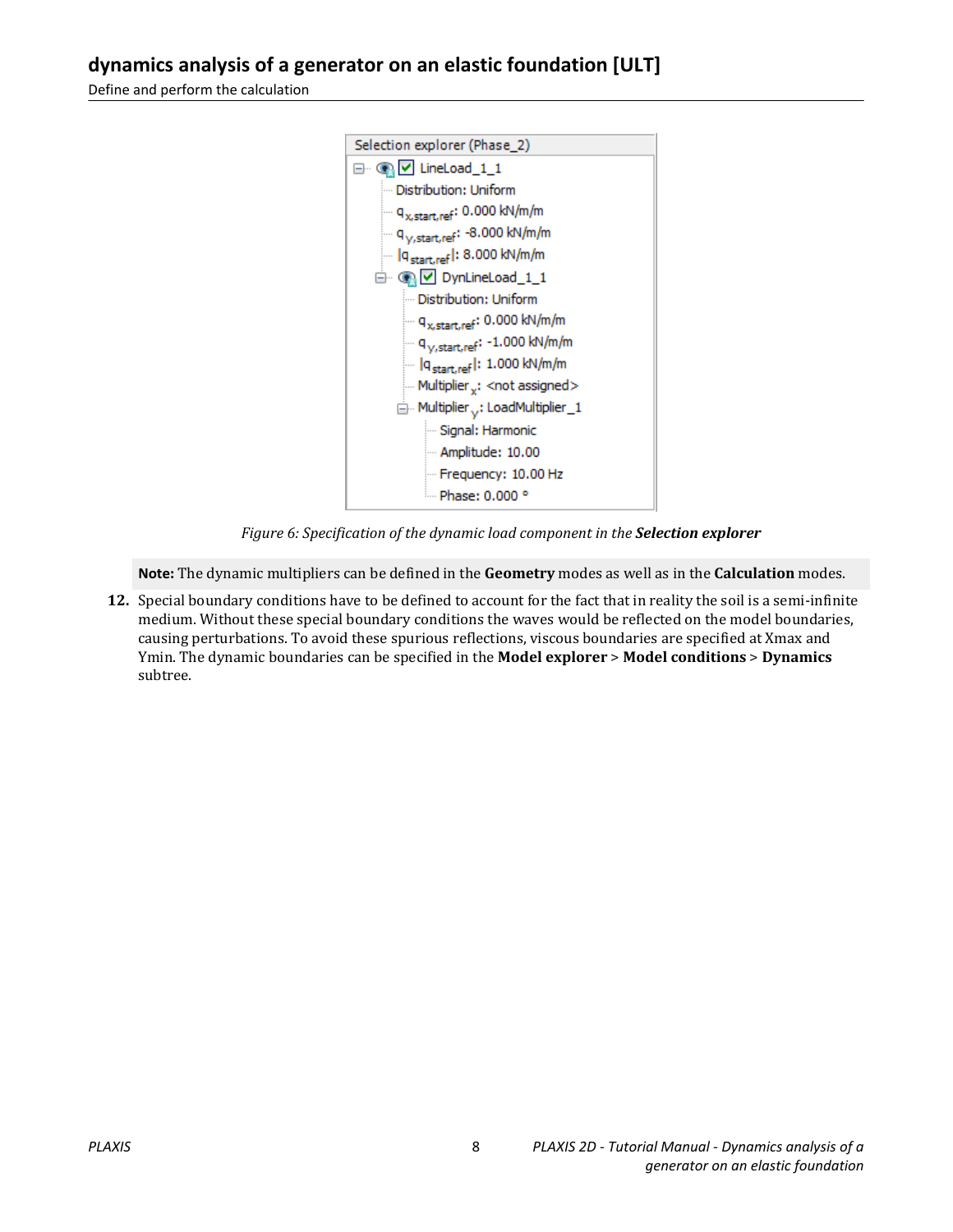Define and perform the calculation



*Figure 7: Boundary conditions for dynamics calculations*

#### Phase 3: Stop generator

- **1.** Click the **Add phase** button **the creater a new phase.**
- **2.** In the **General** subtree in the **Phases** window, select the **Dynamic** option  $\mathbf{R}$  as calculation type.
- **3.** Set the **Dynamic time interval** parameter to 0.5 s.
- **4.** In the **Staged construction** mode deactivate the dynamic component of the surface load. Note that the static load is still active. The dynamic boundary conditions of this phase should be the same as in the previous phase.

#### Execute the calculation

- **1.** Click the **Select points for curves** button in the side toolbar and select nodes located at the ground surface, for instance at  $(1.4 0)$ ,  $(1.9 0)$  and  $(3.6 0)$ , to consider in curves.
- **2.** Click the **Calculate** button  $\begin{bmatrix} \sqrt{4N} \\ 0 \end{bmatrix}$  to calculate the project.
- **3.** After the calculation has finished, save the project by clicking the Save button  $\begin{bmatrix} \bullet & \bullet \\ \bullet & \bullet \end{bmatrix}$ .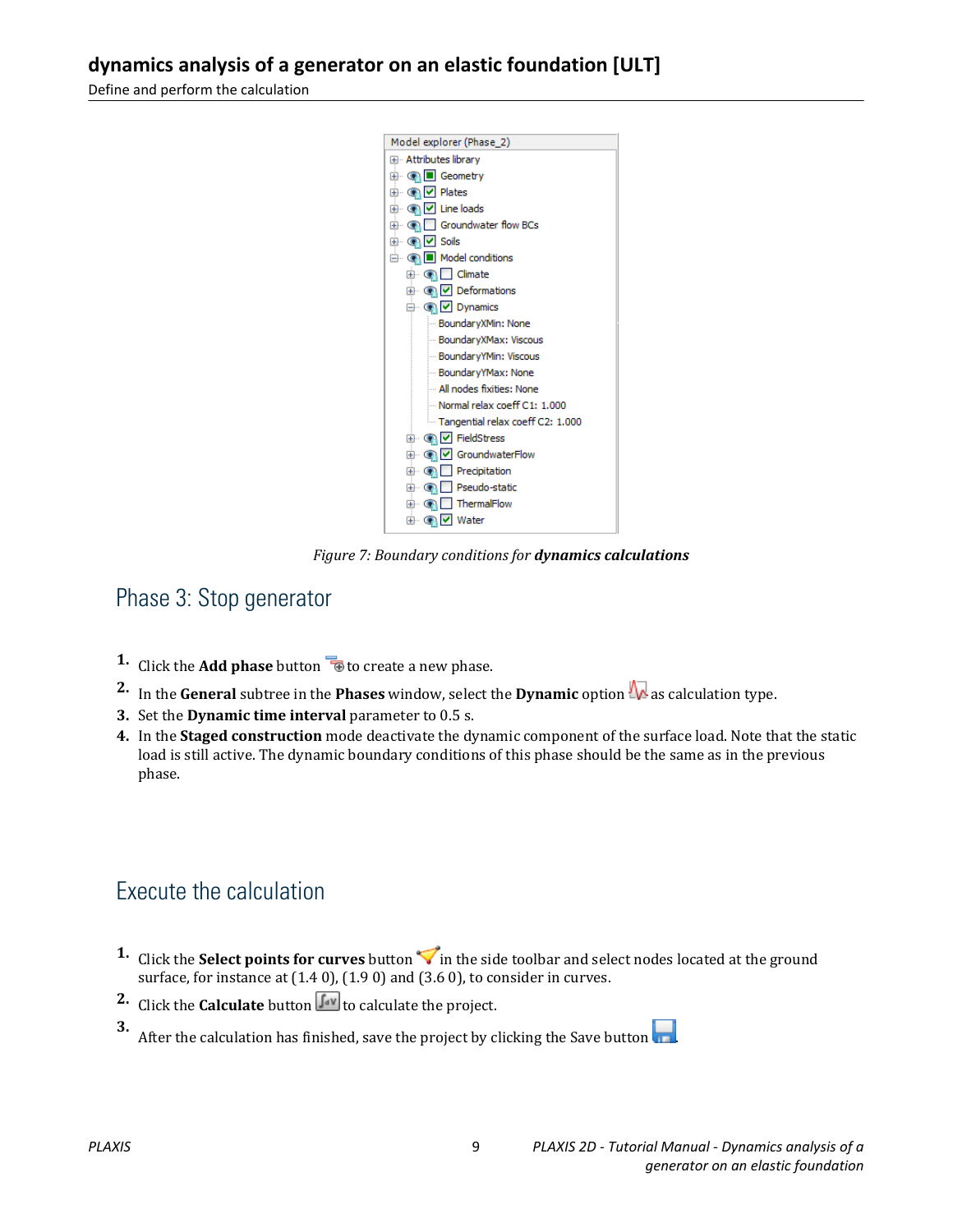### Additional calculation with damping

In a second calculation, material damping is introduced by means of Rayleigh damping. Rayleigh damping can be entered in the material data set. The following steps are necessary:

- **1.** Save the project under another name.
- **2.** Open the material data set of the soil.
- **3.** In the **General** tabsheet click the box next to the **Rayleigh α** parameter. Note that the display of the **General** tabsheet has changed displaying the **Single DOF equivalence** box.
- **4.** In order to introduce 5% of material damping, set the value of the **ξ** parameter to 5% for both targets and set the frequency values to 1 and 10 for the **Target 1** and **Target 2** respectively.
- **5.** Click on one of the definition cells of the Rayleigh parameters. The values of **α** and **β** are automatically calculated by the program.



*Figure 8: Input of Rayleigh damping*

- **6.** Click **OK** to close the data base.
- **7.** Check whether the phases are properly defined (according to the information given before) and start the calculation.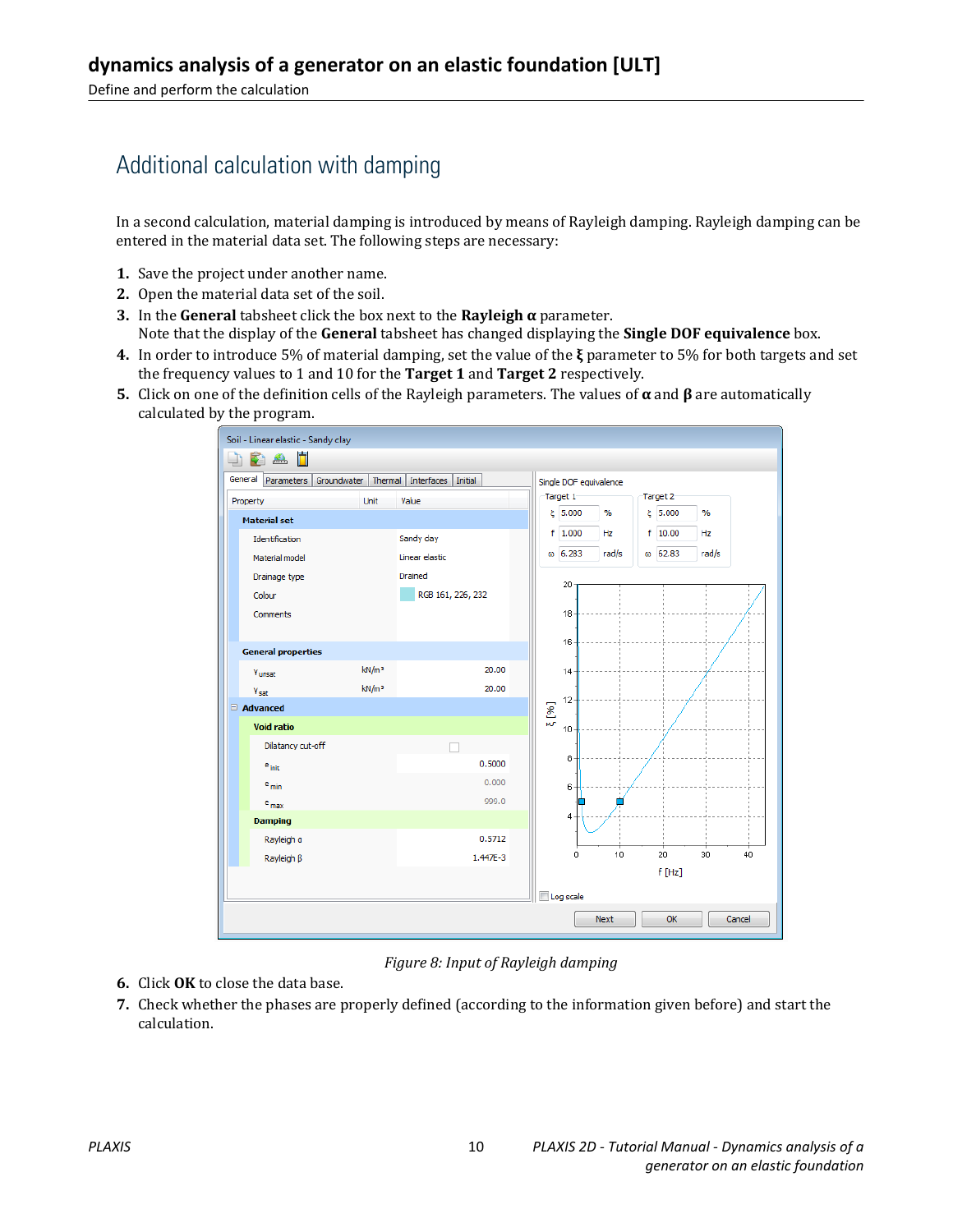## **Results**

The **Curve generator** feature is particularly useful for dynamics analysis. You can easily display the actual loading versus time (input) and also displacements, velocities and accelerations of the pre-selected points versus time. The evolution of the defined multipliers with time can be plotted by assigning **Dynamic time** to the x-axis and u<sub>y</sub> to the y-axis.

The figure below shows the response of the pre-selected points at the surface of the structure. It can be seen that even with no damping, the waves are dissipated which can be attributed to the geometric damping.



*Figure 9: Vertical displ.- time on the surface at different distances to the vibrating source (without damping)* The presence of damping is clear in the following figure.